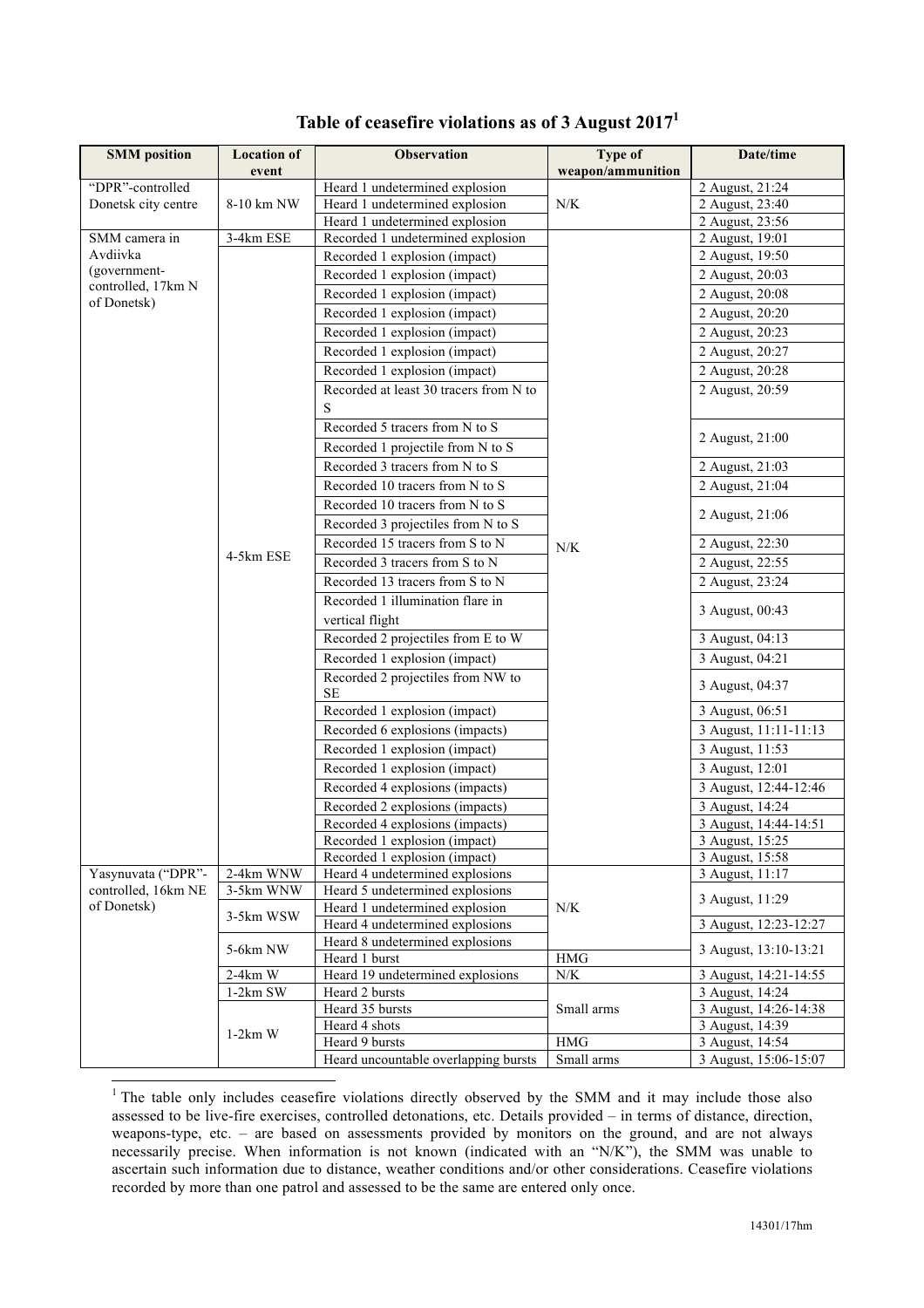|                                   |          | and shots                              |             |                       |
|-----------------------------------|----------|----------------------------------------|-------------|-----------------------|
| Avdiivka                          |          | Heard 3 undetermined explosions        |             | 3 August, 12:00-12:10 |
| (government-                      | 2-4km SE | Heard 18 undetermined explosions       | $N/K$       | 3 August, 14:00-14:12 |
| controlled, 17km N<br>of Donetsk) |          | Heard 2 undetermined explosions        |             | 3 August, 14:40       |
| 4km W of                          | 2km N    | Heard 2 undetermined explosions        | ${\rm N/K}$ | 3 August, 10:20       |
| Yasynuvata ("DPR"-                | 1km N    | Heard 6 bursts                         |             | 3 August, 11:07       |
| controlled, 16km NE               |          |                                        | Small arms  | 3 August, 14:44-14:54 |
| of Donetsk)                       | 1km SSW  | Heard at least 15 bursts               |             |                       |
| SMM camera in                     |          | Recorded 2 rocket-assisted projectiles |             | 2 August, 20:37       |
| Shyrokyne (20km E<br>of Mariupol) |          | from W to E                            |             |                       |
|                                   |          | Recorded 1 rocket-assisted projectile  |             | 2 August, 20:38       |
|                                   |          | from E to W                            |             |                       |
|                                   |          | Recorded 11 rocket-assisted            |             | 2 August, 20:44       |
|                                   |          | projectiles from E to W                |             |                       |
|                                   |          | Recorded 2 rocket-assisted projectiles |             | 2 August, 20:47       |
|                                   |          | from E to W                            |             |                       |
|                                   |          | Recorded 4 rocket-assisted projectiles |             |                       |
|                                   |          | from W to E                            |             | 2 August, 20:48       |
|                                   |          | Recorded 1 undetermined explosion      |             |                       |
|                                   |          | Recorded 2 rocket-assisted projectiles |             | 2 August, 20:51       |
|                                   |          | from W to E                            |             |                       |
|                                   |          | Recorded 2 rocket-assisted projectiles |             | 2 August, 20:52       |
|                                   |          | from W to E                            |             |                       |
|                                   |          | Recorded 4 rocket-assisted projectiles |             |                       |
|                                   |          | from E to W                            |             | 2 August, 20:57       |
|                                   |          | Recorded 1 undetermined explosion      |             |                       |
|                                   |          | Recorded 4 rocket-assisted projectiles |             | 2 August, 21:03       |
|                                   | N/K N    | from E to W                            | N/K         |                       |
|                                   |          | Recorded 1 rocket-assisted projectile  |             | 2 August, 21:16       |
|                                   |          | from E to W                            |             |                       |
|                                   |          | Recorded 3 tracers from W to E         |             | 2 August, 21:22       |
|                                   |          | Recorded 2 tracers from E to W         |             |                       |
|                                   |          | Recorded 1 tracer from E to W          |             | 2 August, 21:23       |
|                                   |          | Recorded 10 tracers from W to E        |             | 2 August, 21:30       |
|                                   |          | Recorded 19 tracers from E to W        |             |                       |
|                                   |          | Recorded 2 tracers from E to W         |             | 2 August, 21:37       |
|                                   |          | Recorded 2 rocket-assisted projectiles |             |                       |
|                                   |          | from W to E                            |             | 2 August, 21:38       |
|                                   |          | Recorded 1 tracer from W to E          |             |                       |
|                                   |          | Recorded 7 tracers from E to W         |             | 2 August, $21:41$     |
|                                   |          | Recorded 1 tracer from E to W          |             | 2 August, 21:47       |
|                                   |          | Recorded 8 tracers from E to W         |             | 2 August, 21:55       |
|                                   |          | Recorded 1 rocket-assisted projectile  |             | 2 August, 21:56       |
|                                   |          | from E to W                            |             |                       |
|                                   |          | Recorded 1 rocket-assisted projectile  |             | 2 August, 22:01       |
|                                   |          | from W to E                            |             |                       |
|                                   |          | Recorded 3 tracers from E to W         |             | 2 August, 22:04       |
|                                   |          | Recorded 1 rocket-assisted projectile  |             | 2 August, 22:06       |
|                                   |          | from E to W                            |             |                       |
|                                   |          | Recorded 3 rocket-assisted projectiles |             | 2 August, 22:09       |
|                                   |          | from E to W                            |             |                       |
|                                   |          | Recorded 51 rocket-assisted            |             |                       |
|                                   |          | projectiles from S to N                |             | 2 August, 22:11       |
|                                   |          | Recorded 5 tracers from E to W         |             |                       |
|                                   |          | Recorded 3 tracers from E to W         |             | 2 August, 22:16       |
|                                   |          | Recorded 15 tracers from E to W        |             | 2 August, 22:19       |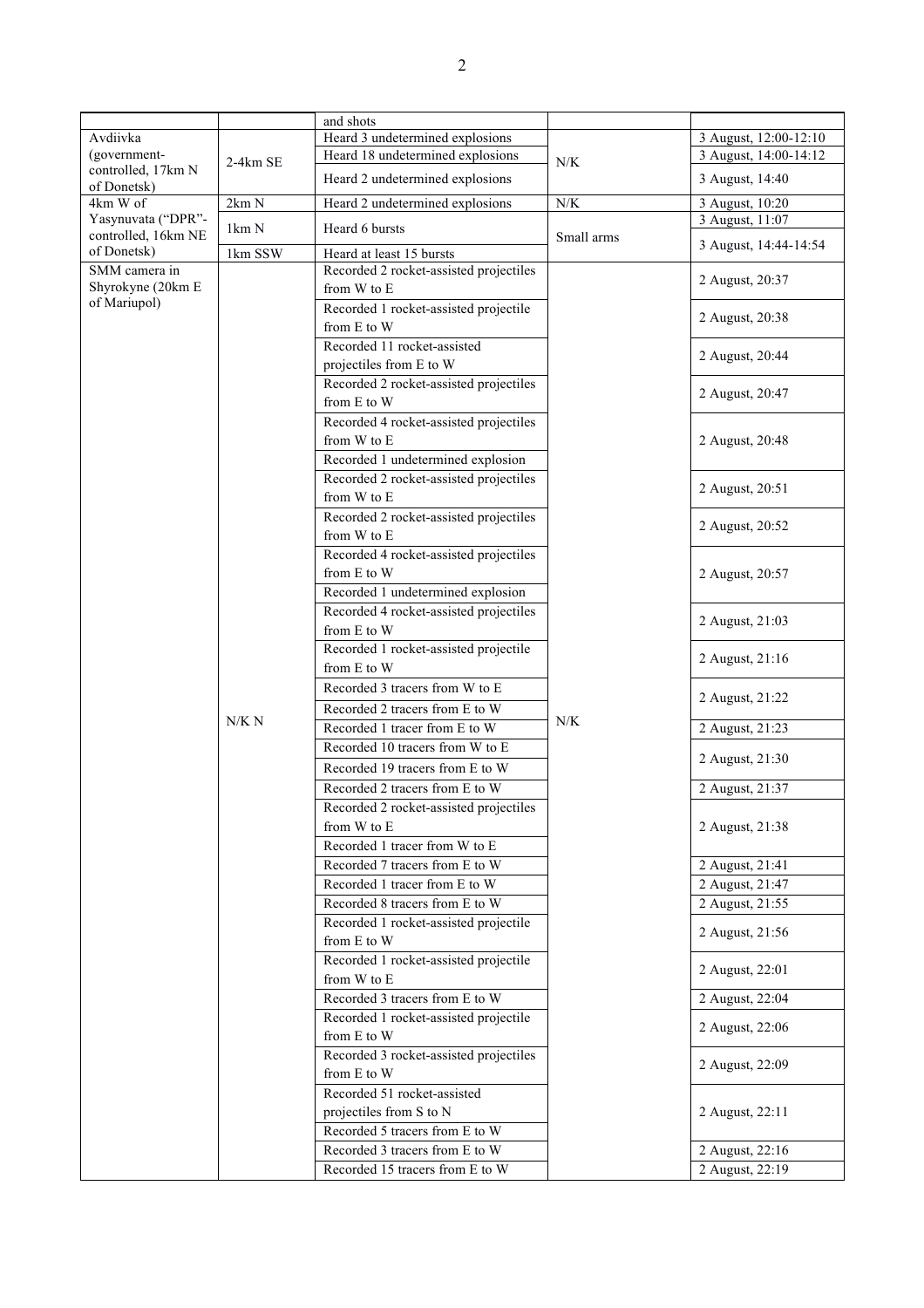| Recorded 4 tracers from E to W         | 2 August, 22:27 |
|----------------------------------------|-----------------|
| Recorded 1 tracer from W to E          | 2 August, 22:30 |
| Recorded 1 explosion (impact)          |                 |
| Recorded 2 rocket-assisted projectiles | 2 August, 22:32 |
| from W to E                            |                 |
| Recorded 1 explosion (impact)          | 2 August, 22:56 |
| Recorded 1 explosion (impact)          | 2 August, 23:02 |
| Recorded 1 explosion (impact)          | 2 August, 23:12 |
| Recorded 3 tracers from E to W         | 2 August, 23:18 |
| Recorded 5 rocket-assisted projectiles |                 |
| from E to W                            | 2 August, 23:19 |
| Recorded 1 explosion (impact)          | 2 August, 23:27 |
| Recorded 1 explosion (impact)          | 2 August, 23:30 |
| Recorded 7 tracers from E to W         | 2 August, 23:39 |
| Recorded 1 explosion (impact)          |                 |
| Recorded 11 tracers from W to E        | 2 August, 23:41 |
| Recorded 2 rocket-assisted projectiles |                 |
| from W to E                            |                 |
| Recorded 4 undetermined explosions     | 2 August, 23:47 |
| Recorded 1 explosion (impact)          |                 |
| Recorded 24 tracers from E to W        |                 |
| Recorded 3 tracers from W to E         | 2 August, 23:53 |
| Recorded 1 undetermined explosion      |                 |
| Recorded 23 tracers from E to W        |                 |
| Recorded 1 tracer from W to E          | 2 August, 23:58 |
| Recorded 7 tracers from E to W         | 3 August, 00:05 |
| Recorded 1 undetermined explosion      | 3 August, 00:08 |
| Recorded 3 tracers from E to W         | 3 August, 00:12 |
| Recorded 24 tracers from E to W        |                 |
| Recorded 8 tracers from W to E         | 3 August, 00:19 |
| Recorded 26 tracers from E to W        |                 |
| Recorded 8 tracers from W to E         | 3 August, 00:21 |
| Recorded 1 undetermined explosion      |                 |
| Recorded 36 tracers from E to W        |                 |
| Recorded 18 tracers from W to E        | 3 August, 00:25 |
| Recorded 79 tracers from E to W        |                 |
| Recorded 17 tracers from W to E        | 3 August, 00:30 |
| Recorded 2 undetermined explosions     |                 |
| Recorded 16 tracers from E to W        |                 |
|                                        |                 |
| Recorded 25 tracers from W to E        | 3 August, 00:34 |
| Recorded 4 undetermined explosions     |                 |
| Recorded 3 tracers from E to W         | 3 August, 00:38 |
| Recorded 3 tracers from E to W         |                 |
| Recorded 1 rocket-assisted projectile  | 3 August, 00:43 |
| from E to W                            |                 |
| Recorded 12 tracers from E to W        | 3 August, 00:44 |
| Recorded 15 tracers from W to E        |                 |
| Recorded 117 tracers from E to W       |                 |
| Recorded 19 tracers from W to E        | 3 August, 00:47 |
| Recorded 2 undetermined explosions     |                 |
| Recorded 4 tracers from E to W         | 3 August, 01:07 |
| Recorded 1 tracer from E to W          | 3 August, 02:10 |
| Recorded 6 tracers from E to W         | 3 August, 03:17 |
| Recorded 3 tracers from E to W         | 3 August, 03:28 |
| Recorded 2 tracers from E to W         | 3 August, 03:36 |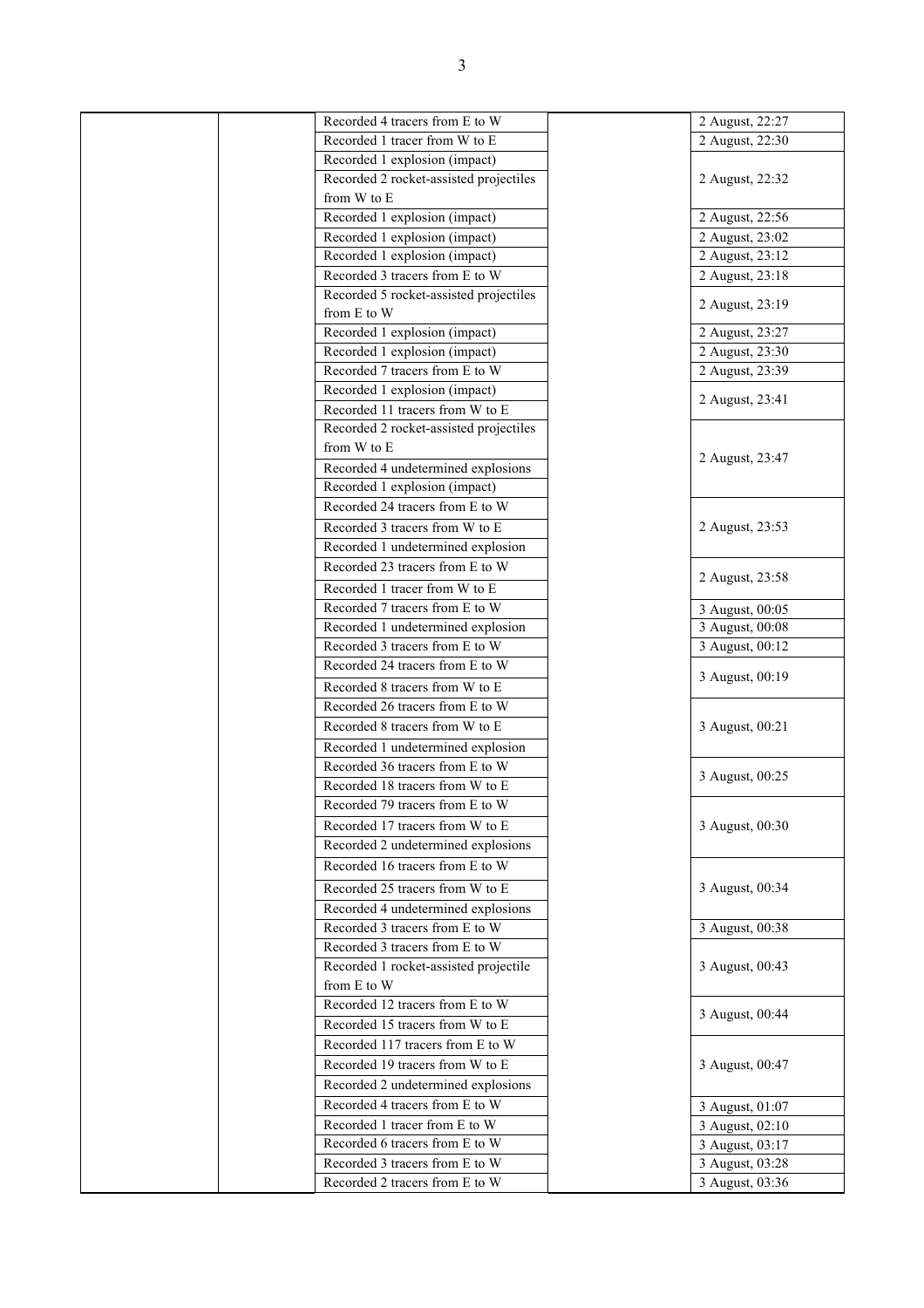|                     |            | Recorded 6 tracers from E to W                 |                                  |                                    |
|---------------------|------------|------------------------------------------------|----------------------------------|------------------------------------|
|                     |            | Recorded 1 tracer from W to E                  |                                  | 3 August, 04:02                    |
|                     |            | Recorded 18 tracers from E to W                |                                  |                                    |
|                     |            | Recorded 26 tracers from W to E                |                                  | 3 August, 04:04                    |
| E edge of Sopyne    |            | Heard 1 undetermined explosion                 |                                  | 3 August, 11:56                    |
| (government-        |            | Heard 1 undetermined explosion                 |                                  | 3 August, 11:57                    |
| controlled, 16km E  | $1-2km$ NE |                                                | N/K                              |                                    |
| of Mariupol)        |            | Heard 4 undetermined explosions                |                                  | 3 August, 12:01                    |
| Svitlodarsk         |            | Heard 7 shots                                  | IFV (BMP-2) cannon               | 2 August, 20:38                    |
| (government-        |            | Heard 12 shots                                 | (30mm)                           | 2 August, 20:44                    |
| controlled, 57km NE |            | Heard 2 explosions (outgoing)                  | Mortar (82mm)                    | 2 August, 20:45                    |
| of Donetsk)         |            | Heard 10 shots                                 |                                  | 2 August, 20:46                    |
|                     |            | Heard 15 shots                                 | $IFV(BMP-2)$                     | 2 August, 20:47                    |
|                     |            | Heard 24 shots<br>Heard 10 shots               |                                  | 2 August, 20:51                    |
|                     |            | Heard 6 shots                                  | Small arms                       |                                    |
|                     | $5-7km$ SE | Heard 4 shots                                  | $IFV(BMP-2)$                     | 2 August, 20:52                    |
|                     |            | Heard 6 shots                                  | Small arms                       |                                    |
|                     |            | Heard 12 shots                                 |                                  | 2 August, 20:53                    |
|                     |            | Heard 6 shots                                  |                                  |                                    |
|                     |            | Heard 7 shots                                  | $IFV(BMP-2)$                     | 2 August, 20:56                    |
|                     |            | Heard 7 shots                                  |                                  | 2 August, 20:57                    |
|                     |            | Heard 12 shots                                 |                                  |                                    |
|                     |            | Heard 2 explosions (outgoing)                  | Mortar (82mm)                    | 2 August, 20:58                    |
|                     |            | Heard 1 explosion (outgoing)                   |                                  | 2 August, 20:59                    |
|                     |            | Heard 3 shots                                  | $IFV(BMP-2)$                     | 2 August, 21:00                    |
|                     |            | Heard 4 bursts                                 | <b>HMG</b>                       | 2 August, 21:01                    |
|                     |            | Heard 14 shots                                 | IFV (BMP-2)                      |                                    |
|                     | $5-7km S$  | Heard 6 bursts                                 | Small arms<br>IFV (BMP-1) cannon | 2 August, 21:02                    |
|                     |            | Heard 1 undetermined explosion                 |                                  |                                    |
|                     |            | Heard 8 shots                                  | (73mm)<br>HMG                    | 2 August, 21:05                    |
|                     |            | Heard 1 explosion (outgoing)                   | Mortar (82mm)                    | 2 August, 21:06                    |
|                     |            | Heard 6 shots                                  | IFV (BMP-2)                      | 2 August, 21:07                    |
|                     |            | Heard 2 explosions (outgoing)                  | Mortar (82mm)                    |                                    |
|                     |            | Heard 3 bursts                                 | HMG                              | 2 August, 21:08                    |
|                     |            | Heard 3 bursts                                 | Small arms                       | 2 August, 21:10                    |
|                     |            | Heard 5 explosions (outgoing)                  | $IFV(BMP-1)$                     |                                    |
|                     |            | Heard 1 burst                                  | <b>HMG</b>                       | 2 August, 21:11                    |
|                     |            | Heard 1 explosion (outgoing)                   | Mortar (82mm)                    | 2 August, 21:12                    |
|                     |            | Heard 1 explosion (outgoing)                   |                                  | 2 August, 21:13                    |
|                     |            | Heard 6 bursts                                 | Small arms                       | 2 August, 21:14                    |
|                     |            | Heard 4 bursts                                 |                                  | 2 August, 21:15                    |
|                     |            | Heard 4 shots                                  | $IFV(BMP-2)$                     | 2 August, 21:16                    |
|                     |            | Heard 4 shots                                  |                                  |                                    |
|                     | 5-7km SE   | Heard 6 shots                                  |                                  | 2 August, 21:17                    |
|                     |            | Heard 3 bursts                                 | $\rm HMG$<br>$IFV(BMP-2)$        | 2 August, 21:18                    |
|                     |            | Heard 3 shots<br>Heard 2 explosions (outgoing) | Mortar (82mm)                    | 2 August, 21:19<br>2 August, 21:20 |
|                     |            | Heard 2 shots                                  | $IFV(BMP-2)$                     |                                    |
|                     |            | Heard 4 bursts                                 | $\rm HMG$                        | 2 August, 21:21                    |
|                     |            | Heard 2 shots                                  | IFV (BMP-2)                      | 2 August, 21:22                    |
|                     |            | Heard 2 explosions (outgoing)                  | Mortar (82mm)                    | 2 August, 21:23                    |
|                     |            | Heard 1 burst                                  | <b>HMG</b>                       | 2 August, 21:26                    |
|                     |            | Heard 1 explosions (outgoing)                  | Mortar (82mm)                    | 2 August, 21:27                    |
|                     |            | Heard 3 bursts                                 | HMG                              | 2 August, 21:30                    |
|                     |            | Heard 3 shots                                  | IFV (BMP-2)                      |                                    |
|                     |            | Heard 1 burst                                  | $\rm HMG$                        | 2 August, 21:31                    |
|                     |            | Heard 1 explosion (outgoing)                   |                                  | 2 August, 21:32                    |
|                     |            | Heard 1 explosion (outgoing)                   | Mortar (82mm)                    | 2 August, 21:34                    |
|                     |            | Heard 1 explosion (outgoing)                   |                                  | 2 August, 21:35                    |
|                     |            | Heard 1 burst                                  | $\rm HMG$                        | 2 August, 21:36                    |
|                     |            | Heard 2 shots                                  | $IFV(BMP-2)$                     | 2 August, 21:39                    |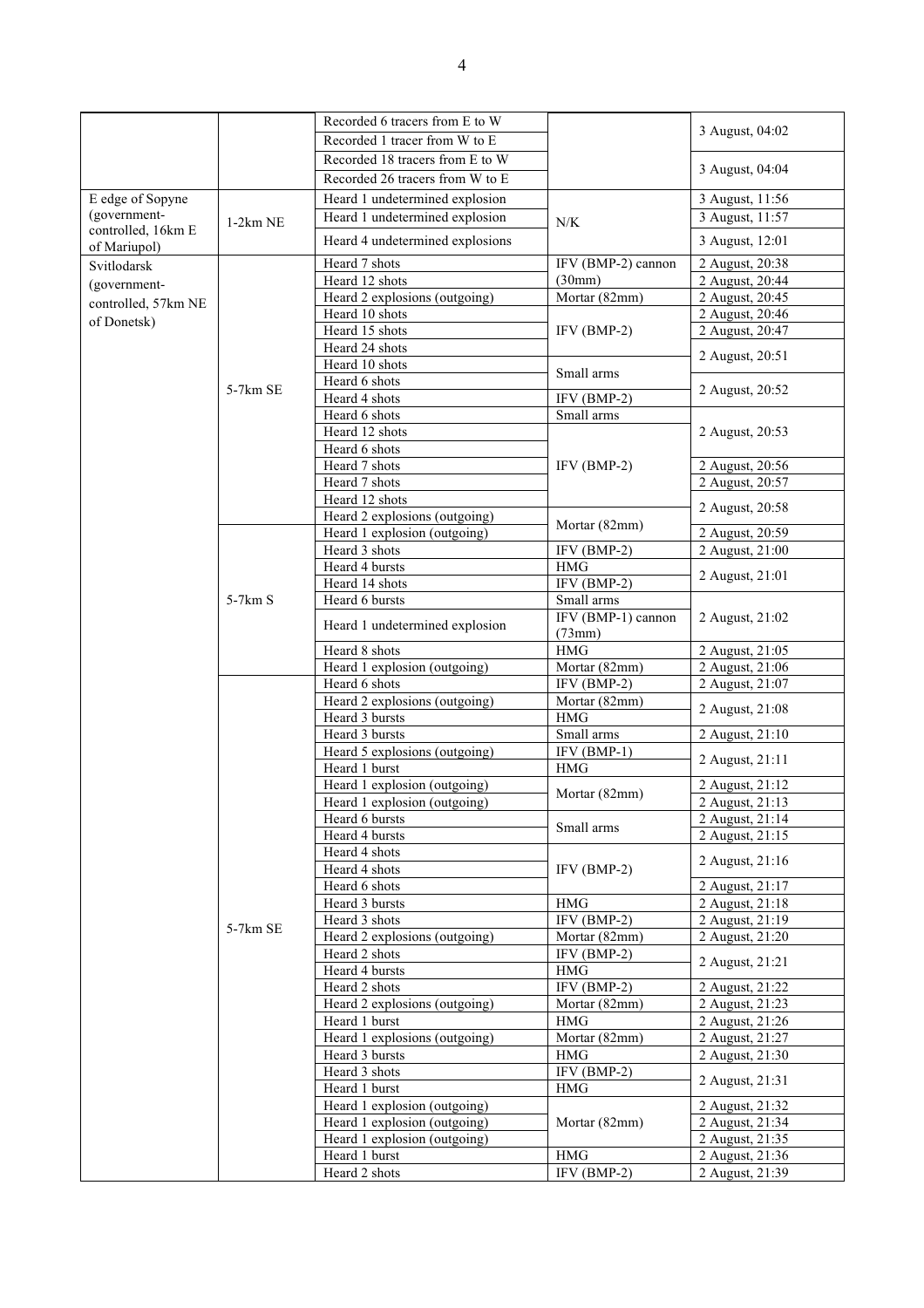|                                    |                         | Heard 2 bursts                                 | <b>HMG</b>                      | 2 August, 21:40       |
|------------------------------------|-------------------------|------------------------------------------------|---------------------------------|-----------------------|
|                                    |                         | Heard 2 shots                                  | IFV (BMP-2)                     | 2 August, 21:42       |
|                                    |                         | Heard 1 explosion (outgoing)                   |                                 | 2 August, 21:44       |
|                                    |                         | Heard 1 explosion (outgoing)                   | Mortar (82mm)                   | 2 August, 21:45       |
|                                    |                         | Heard 1 explosion (outgoing)                   | $IFV(BMP-1)$                    | 2 August, 21:48       |
|                                    |                         |                                                | Mortar (82mm)                   |                       |
|                                    |                         | Heard 2 explosions (outgoing)<br>Heard 2 shots | $IFV(BMP-2)$                    | 2 August, 21:49       |
|                                    |                         | Heard 2 explosions (outgoing)                  |                                 | 2 August, 21:51       |
|                                    |                         | Heard 2 explosions (outgoing)                  | N/K                             | 2 August, 21:54       |
|                                    |                         | Heard 3 shots                                  | IFV (BMP-2)                     | 2 August, 21:55       |
|                                    |                         | Heard 2 bursts                                 | <b>HMG</b>                      | 2 August, 21:57       |
|                                    |                         |                                                |                                 |                       |
|                                    |                         | Heard 3 explosions (outgoing)                  | ${\rm N/K}$                     | 2 August, 21:59       |
|                                    |                         | Heard 5 shots                                  | Small arms                      |                       |
|                                    |                         | Heard 2 undetermined explosions                | N/K                             | 2 August, 22:00       |
|                                    |                         | Heard 5 shots                                  | IFV (BMP-2)                     |                       |
|                                    |                         | Heard 5 explosions (outgoing)                  | Recoilless gun<br>(SPG-9, 73mm) | 2 August, 22:04       |
|                                    |                         | Heard 1 shot                                   |                                 | 2 August, 22:06       |
|                                    |                         | Heard 1 shot                                   | $IFV(BMP-2)$                    | 2 August, 22:07       |
|                                    |                         | Heard 1 shot                                   |                                 | 2 August, 22:09       |
|                                    |                         | Heard 2 bursts                                 | HMG                             |                       |
|                                    |                         |                                                |                                 | 2 August, 22:10       |
|                                    |                         | Heard 3 shots                                  | IFV (BMP-2)                     |                       |
|                                    |                         | Heard 2 explosions (outgoing)                  | Artillery (122mm)               | 2 August, 22:11       |
|                                    |                         | Heard 1 burst                                  | <b>HMG</b>                      | 2 August, 22:12       |
|                                    |                         | Heard 11 explosions (outgoing)                 | Artillery (122mm)               | 2 August, 22:16       |
|                                    |                         | Heard 14 explosions (outgoing)                 |                                 | 2 August, 22:21       |
|                                    |                         | Heard 11 bursts                                | Small arms                      |                       |
|                                    |                         | Heard 1 shot                                   | $IFV(BMP-2)$                    | 2 August, 22:22       |
|                                    |                         | Heard 2 explosions (outgoing)                  | Mortar $(82mm)$                 | 2 August, 22:24       |
|                                    |                         | Heard 2 shots                                  | $IFV(BMP-2)$                    |                       |
|                                    |                         | Heard 5 explosions (outgoing)                  | Recoilless gun<br>(SPG-9, 73mm) | 2 August, 22:25       |
|                                    |                         | Heard 1 explosion (outgoing)                   | N/K                             | 2 August, 22:26       |
|                                    |                         | Heard 1 bursts                                 | Small arms                      | 2 August, 22:27       |
|                                    |                         | Heard 2 shots                                  | IFV (BMP-2)                     | 2 August, 22:28       |
|                                    |                         | Heard 2 explosions (outgoing)                  | Artillery (122mm)               | 2 August, 22:29       |
|                                    |                         | Heard 4 bursts                                 | Small arms                      | 2 August, 22:31       |
|                                    |                         | Heard 2 explosions (outgoing)                  | Mortar (82mm)                   |                       |
|                                    |                         |                                                |                                 | 2 August, 22:35-22:37 |
|                                    |                         | Heard 3 shots                                  | IFV (BMP-2)                     | 2 August, 22:38       |
|                                    |                         | Heard 6 bursts                                 | Small arms                      | 2 August, 23:05       |
|                                    |                         | Heard 1 shot                                   | $IFV(BMP-2)$                    | 2 August, 23:06       |
|                                    |                         | Heard 3 explosions (outgoing)                  | $IFV(BMP-1)$                    | 2 August, 23:12       |
|                                    |                         | Heard 2 explosions (outgoing)                  | Artillery (122mm)               | 2 August, 23:14       |
|                                    |                         | Heard 10 bursts                                | <b>HMG</b>                      | 2 August, 23:14-23:20 |
|                                    |                         | Heard 9 shots                                  | IFV (BMP-2)                     | 2 August, 23:22-23:26 |
|                                    |                         | Heard 4 bursts                                 | Small arms                      | 2 August, 23:26       |
|                                    |                         | Heard 11 shots                                 | IFV (BMP-2)                     | 2 August, 23:27-23:29 |
|                                    |                         | Heard 6 explosions (outgoing)                  | $IFV(BMP-1)$                    | 2 August, 23:29-23:34 |
|                                    |                         | Heard 4 shots                                  | IFV (BMP-2)                     | 2 August, 23:34       |
| Sofiivka ("DPR"-                   |                         | Heard 1 undetermined explosion                 |                                 | 3 August, 11:30       |
| controlled, 40km NE<br>of Donetsk) |                         | Heard 6 undetermined explosions                |                                 | 3 August, 11:42-11:43 |
|                                    | 4km W                   |                                                | N/K                             |                       |
|                                    |                         | Heard 8 undetermined explosions                |                                 | 3 August, 11:50       |
| SMM camera in                      |                         | Recorded 4 undetermined explosions             |                                 |                       |
|                                    | 5-7km SSW               | (assessed as outside the                       |                                 | 1 August, 21:22       |
| Zolote (government-                |                         | disengagement area)                            |                                 |                       |
| controlled, 60km                   |                         | Recorded 1 projectile from NW to SE            |                                 |                       |
| NW of Luhansk)                     | 2-3km SSW               | (assessed as outside the                       | N/K                             | 1 August, 21:53       |
|                                    |                         | disengagement area)                            |                                 |                       |
|                                    |                         | Recorded 1 undetermined explosion              |                                 |                       |
|                                    | $11-13km$<br><b>SSW</b> | (assessed as outside the                       |                                 | 1 August, 22:04       |
|                                    |                         | disengagement area)                            |                                 |                       |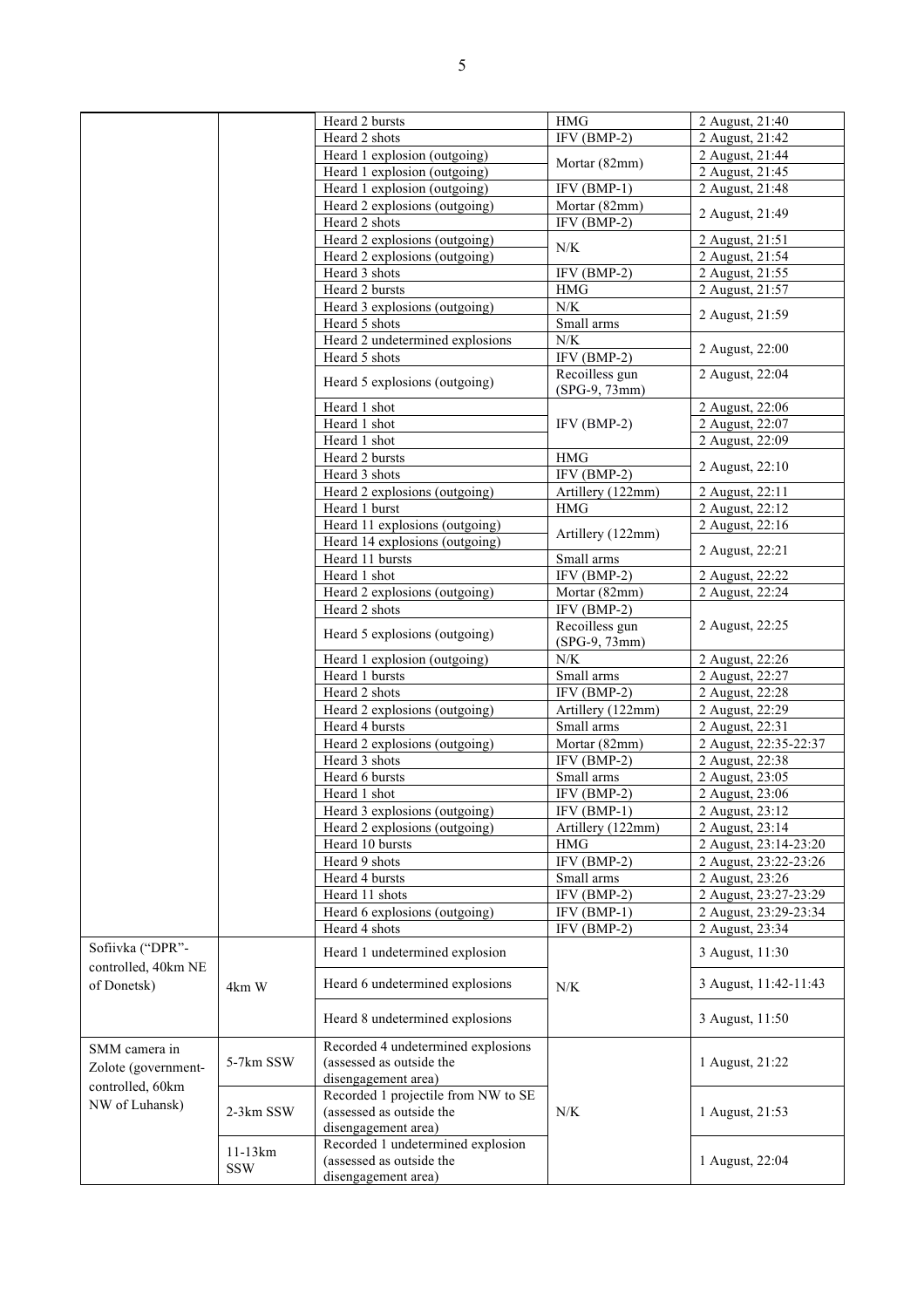| Popasna FPB                       | 8-10km SE  | Heard 3 explosions (outgoing)                        | Artillery (type N/K)                                                                                                                                                                                                                                                                                                                                                                                                                                                               | 2 August, 19:55-20:00 |
|-----------------------------------|------------|------------------------------------------------------|------------------------------------------------------------------------------------------------------------------------------------------------------------------------------------------------------------------------------------------------------------------------------------------------------------------------------------------------------------------------------------------------------------------------------------------------------------------------------------|-----------------------|
| (government-                      |            | Heard at least 50 undetermined                       |                                                                                                                                                                                                                                                                                                                                                                                                                                                                                    |                       |
| controlled, 69km W                |            | explosions                                           | Artillery (type N/K)                                                                                                                                                                                                                                                                                                                                                                                                                                                               |                       |
| of Luhansk)                       |            | Heard at least 50 undetermined<br>explosions         | Mortar (120mm)                                                                                                                                                                                                                                                                                                                                                                                                                                                                     |                       |
|                                   |            |                                                      | HMG and Anti-                                                                                                                                                                                                                                                                                                                                                                                                                                                                      |                       |
|                                   |            | Heard at least 50 bursts                             | 2 August, 20:06-20:21<br>aircraft cannon (ZU-<br>Artillery (type N/K)<br>Mortar (120mm)<br>2 August, 20:27-20:40<br>Anti-aircraft cannon<br>$(ZU-23)$ , AGL<br>2 August, 20:51-20:56<br>Mortar (120mm)<br>2 August, 21:10-21:11<br>Mortar (82mm)<br>2 August, 21:42-22:00<br>Mortar (82mm)<br>3 August, 18:07-18:10<br>Small arms<br>Mortar (82mm)<br>3 August, 18:33-18:55<br>Small arms, HMG,<br>03 August, 16:48 -<br>IFV (BMP-2)<br>17:04<br>Mortar (82mm)<br>03 August, 17:20 |                       |
|                                   |            |                                                      | 23, 23mm)                                                                                                                                                                                                                                                                                                                                                                                                                                                                          |                       |
|                                   | 4km E      | Heard at least 50 undetermined<br>explosions         |                                                                                                                                                                                                                                                                                                                                                                                                                                                                                    |                       |
|                                   |            | Heard at least 50 undetermined<br>explosions         |                                                                                                                                                                                                                                                                                                                                                                                                                                                                                    |                       |
|                                   |            |                                                      |                                                                                                                                                                                                                                                                                                                                                                                                                                                                                    |                       |
|                                   |            | Heard at least 50 bursts                             |                                                                                                                                                                                                                                                                                                                                                                                                                                                                                    |                       |
|                                   |            | Heard at least 50 bursts                             | $\rm HMG$                                                                                                                                                                                                                                                                                                                                                                                                                                                                          |                       |
|                                   |            | Heard 2 explosions (impacts)                         | Mortar (type N/K)                                                                                                                                                                                                                                                                                                                                                                                                                                                                  |                       |
|                                   |            | Heard 152 bursts                                     | HMG, Small arms                                                                                                                                                                                                                                                                                                                                                                                                                                                                    |                       |
|                                   |            | Heard 3 explosions (impacts)                         |                                                                                                                                                                                                                                                                                                                                                                                                                                                                                    |                       |
|                                   |            | Heard 6 explosions (impacts)                         |                                                                                                                                                                                                                                                                                                                                                                                                                                                                                    |                       |
|                                   |            | Heard 6 explosions (outgoing)                        | Mortar (type N/K)                                                                                                                                                                                                                                                                                                                                                                                                                                                                  |                       |
|                                   |            | Heard at least 50 bursts                             | IFV (BMP-2), AGL                                                                                                                                                                                                                                                                                                                                                                                                                                                                   |                       |
|                                   |            | Heard at least 50 bursts                             | <b>HMG</b>                                                                                                                                                                                                                                                                                                                                                                                                                                                                         |                       |
|                                   |            | Heard 3 explosions (outgoing)                        |                                                                                                                                                                                                                                                                                                                                                                                                                                                                                    |                       |
|                                   | 2-3km SSE  | Heard 1 explosion (impacts)                          |                                                                                                                                                                                                                                                                                                                                                                                                                                                                                    |                       |
|                                   |            | Heard 20 bursts                                      |                                                                                                                                                                                                                                                                                                                                                                                                                                                                                    |                       |
|                                   |            | Heard 2 explosions (impacts)                         |                                                                                                                                                                                                                                                                                                                                                                                                                                                                                    |                       |
|                                   | $4-5km E$  | Heard 50-60 bursts                                   | HMG, Small arms                                                                                                                                                                                                                                                                                                                                                                                                                                                                    |                       |
| Popasna                           | 5km E      | Heard approximately 15 bursts                        |                                                                                                                                                                                                                                                                                                                                                                                                                                                                                    |                       |
| (government-                      |            |                                                      |                                                                                                                                                                                                                                                                                                                                                                                                                                                                                    |                       |
| controlled, 69km W<br>of Luhansk) | 500m SE    | Heard 1 explosion (impact) and saw<br>plume of smoke |                                                                                                                                                                                                                                                                                                                                                                                                                                                                                    |                       |
| 3km S of Muratove                 |            |                                                      |                                                                                                                                                                                                                                                                                                                                                                                                                                                                                    |                       |
| (government-                      |            | Heard 25 explosions (impacts) and                    |                                                                                                                                                                                                                                                                                                                                                                                                                                                                                    |                       |
| controlled, 51km                  | 6-7km SSW  | saw consequent columns of smoke                      | N/K                                                                                                                                                                                                                                                                                                                                                                                                                                                                                | 3 August, 10:56-11:05 |
| NW of Luhansk)                    |            |                                                      |                                                                                                                                                                                                                                                                                                                                                                                                                                                                                    |                       |
|                                   |            |                                                      |                                                                                                                                                                                                                                                                                                                                                                                                                                                                                    |                       |
| 4km SW of Metalist                |            |                                                      |                                                                                                                                                                                                                                                                                                                                                                                                                                                                                    |                       |
| ("LPR"-controlled,                | $1-2km E$  | Heard 100 bursts (assessed as live-fire              | HMG, Small arms                                                                                                                                                                                                                                                                                                                                                                                                                                                                    | 3 August, 11:03-11:23 |
| 7km NW of                         |            | exercise)                                            |                                                                                                                                                                                                                                                                                                                                                                                                                                                                                    |                       |
| Luhansk)                          |            |                                                      |                                                                                                                                                                                                                                                                                                                                                                                                                                                                                    |                       |
| 3km S of Muratove                 |            |                                                      |                                                                                                                                                                                                                                                                                                                                                                                                                                                                                    |                       |
| (government-                      | 7-10km SSW | Heard 6 undetermined explosions                      | N/K                                                                                                                                                                                                                                                                                                                                                                                                                                                                                | 3 August, 11:05-11:10 |
| controlled, 51km                  |            |                                                      |                                                                                                                                                                                                                                                                                                                                                                                                                                                                                    |                       |
| NW of Luhansk)                    |            |                                                      |                                                                                                                                                                                                                                                                                                                                                                                                                                                                                    |                       |
| 2km W of Kriakivka                |            |                                                      |                                                                                                                                                                                                                                                                                                                                                                                                                                                                                    |                       |
| (government-                      |            |                                                      |                                                                                                                                                                                                                                                                                                                                                                                                                                                                                    |                       |
| controlled, 38km                  | 500m E     | Heard 3 shots                                        | Small arms                                                                                                                                                                                                                                                                                                                                                                                                                                                                         | 3 August, 14:15       |
|                                   |            |                                                      |                                                                                                                                                                                                                                                                                                                                                                                                                                                                                    |                       |
| NW of Luhansk)                    |            |                                                      |                                                                                                                                                                                                                                                                                                                                                                                                                                                                                    |                       |
| Orikhove                          |            |                                                      |                                                                                                                                                                                                                                                                                                                                                                                                                                                                                    |                       |
| (government-                      | 15km SSW   | Heard 1 undetermined explosion                       | $N\!/\!K$                                                                                                                                                                                                                                                                                                                                                                                                                                                                          | 3 August, 17:20       |
| controlled, 57km                  |            |                                                      |                                                                                                                                                                                                                                                                                                                                                                                                                                                                                    |                       |
| NW of Luhansk)                    |            |                                                      |                                                                                                                                                                                                                                                                                                                                                                                                                                                                                    |                       |